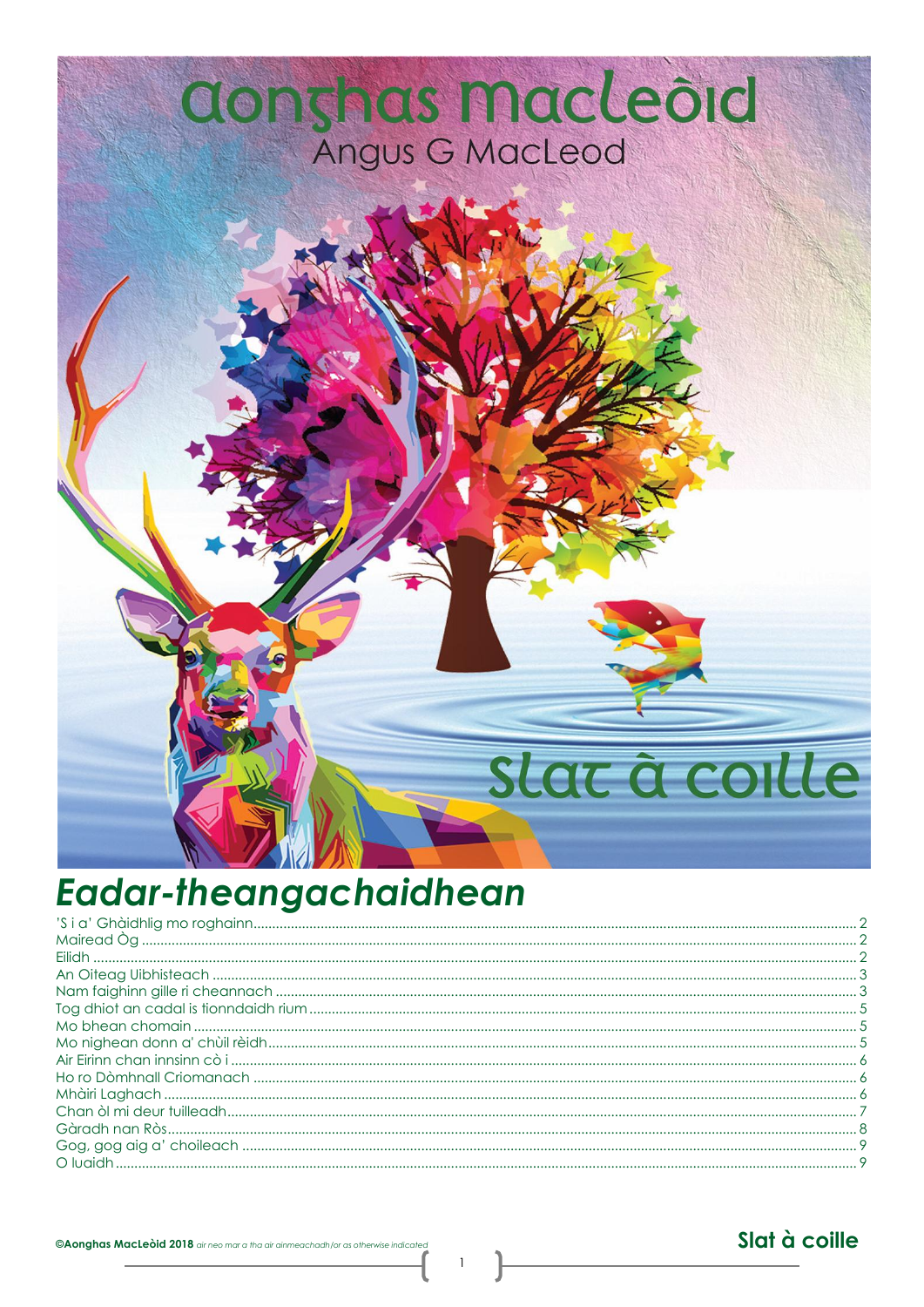## <span id="page-1-0"></span>*'S i a' Ghàidhlig mo roghainn*

*'S i a' Ghàidhlig mo roghainn de bhruidhinn an t-saoghail, 'S i a' Ghàidhlig a' chànan dan tug mi mo ghaol, Tha maise na labhairt, a bàrdachd, 's a ceòl, 'S cha dìochuimhnich mis' i cho fad' s bhios mi beò.*

*Tha mòran de dhaoine a chanas le uaill Gun tèid cànan ar sinnsear gun dàil a thoirt bhuainn; Gun do chaill i a meudachd a-measg a' mhòr-shluaigh 'S nach eil i gu feum bhith ga giùlan.*

*Nis togaibh a bratach le aoibh agus gàir' 'S na leigibh le mòralachd tuiteam gu làr; Nar n-eachdraidh tha uaisle nach adhbhraich dhuinn' nàir', 'S nach tataidh mi-rùn gar n-ionnsaigh.*

#### <span id="page-1-1"></span>**Mairead Òg**

A Mhairead òg, 's tu rinn mo leòn Gur cailin bhòidheach, lurach thu, Gur guirm do shùil sa mhadainn dhriùchd Na 'n dearc air chùl nan duilleagan.

Gur gil' thu ghràidh na 'n sneachda bàn A' cur air àird nam monaidhean, Och 's i mo mhàthair rinn an call, Nuair chuir i shealg na tunnaig mi.

Och 's i mo mhàthair rinn an call, Nuair chuir i shealg na tunnaig mi, 'S nuair a ràin' mi 'n linne chaoil 'S ann bha mo ghaol a' sruthladh innt'.

'S e 'n gunna caol a rinn mo leòn Cha tèid e òirleach tuilleadh leam 'S an tè rinn dhòmhsa lèine chaol, Cha dèan thu, ghaoil, gin tuilleadh dhomh.

Ged thèid mi suas don bhail' ud shuas, Cha bhi mo chuairt ach diomain ann, Air leabaidh làir chan fhaigh mi tàmh, 'S air leabaidh àird cha chuir iad mi.

O Rìgh nan Dùl, cùm rium mo chiall, Cha robh mi riamh sa chunnart seo, 'S a Mhairead òg 's tu rinn mo leòn, 'S tu dh' fhàg fo bhròn 's fo mhulad mi.

#### <span id="page-1-2"></span>**Eilidh**

*Tha slighe dhoirbh gu beanntan àrd ar n-eilein, Tha 'n dìreadh garbh tron mhòintich is tron fhraoch, Ach shil do dheòir nuair thug mi pòg dhut, Eilidh, 'S ar cuimhn' air lagan glas an taobh a' chaoil.*

Thoir thusa dhomh-sa glòir nam briathran taitneach A labhair thu rium, leannain, air an dùn, Thoir thusa dhomh-sa dòigh air tilleadh dhachaigh Gu lagan glas leat Eilidh, 'n taobh a' chaoil.

Gur fada uainn an cluain san d'fhuair sinn 'm bainne, Sinn 'm baile glas na h-iargain 's a' mhì-rùin, Mar nuallan bà a' geumnaich air a h-aineol, Gur cruaidh ar càs 's gur easbhaidheach ar dùil.

Ar cridh' 's ar ceòl ga shròiceadh leis gach doineann, Ar cainnt 's ar còmhradh tha gun sheòl gun stiùir, Mar long gun treòir a' dèanamh eòlais cladaich, Gun bhoillsgeadh gealaich 'n ealantas cairt-iùil.

O Eilidh, ghràidh, thoir dhomh do làmh is fan rium 'S gum faigh sinn far 'n do bhòidich sinn ar gaol, Do chridhe blàth tha ghnàth a' stiùireadh m' aigne Don lagan glas sa bhealach taobh a' chaoil.

#### *Gaelic: my choice*

*Gaelic is my choice of the languages of the world Gaelic is the language to which I gave my love There is beauty in its speech, its poetry and music And I will never forget it, so long as I live*

There are many who lament That our ancestral language will soon be taken from us That it has lost its stature amongst the people And that there is no reason to use it

Now lift up its banner with joy and laughter and do not let its majesty fall; Our history is noble, no cause for us shame and should attract no malice towards us

#### *Young Margaret*

Oh, young Margaret, you wounded me Beautiful, lovely girl Your eyes in the dewy morning Were bluer than the berries behind the leaves

You, oh love, were paler than the white snow Falling on the moorland heights Ah, but my mother caused the loss When she sent me out to hunt the wild ducks

Ah, but my mother caused the loss When she sent me out to hunt the wild ducks And when I reached the narrow pool My love was bathing there

It was my rifle that wounded me Not one inch further will I take it And the one who made me my linen shirt You will, my love, make no more for me

Though I might go to town down South My journey there will be but fleeting On a floor- bed I will find no peace And on a high bed they will not put me

Oh, King of the Universe, keep me sane Never was I in such peril And oh young Margaret, you wounded me And left me bereft and grieving

#### *Eilidh*

*It's a difficult road to the high hills of our island The ascent is tough through moorland and heather But your tears fell when I kissed you, Eilidh Remembering the green dell by the narrows*

Speak again to me the pleasant words You spoke to me, my love, on the hill Give to me means to return home To the green dell with you, Eilidh, by the narrows

We're now far from the pasture where we received milk And we now in the grey town of lamenting and malice Like lowing cattle lost in unfamiliar surroundings Our dilemma is difficult and our hopes wanting

Our heart and our music rendered in each storm Our language and speech without sail or rudder Like a directionless ship coming shoreward Without a glimpse of moonlight or a navigational chart

Oh, Eilidh, my love, give me your hand and stay with me Until we reach the place where we declared our love Your warm heart that forever steers my mind To the green dell in the pass by the narrows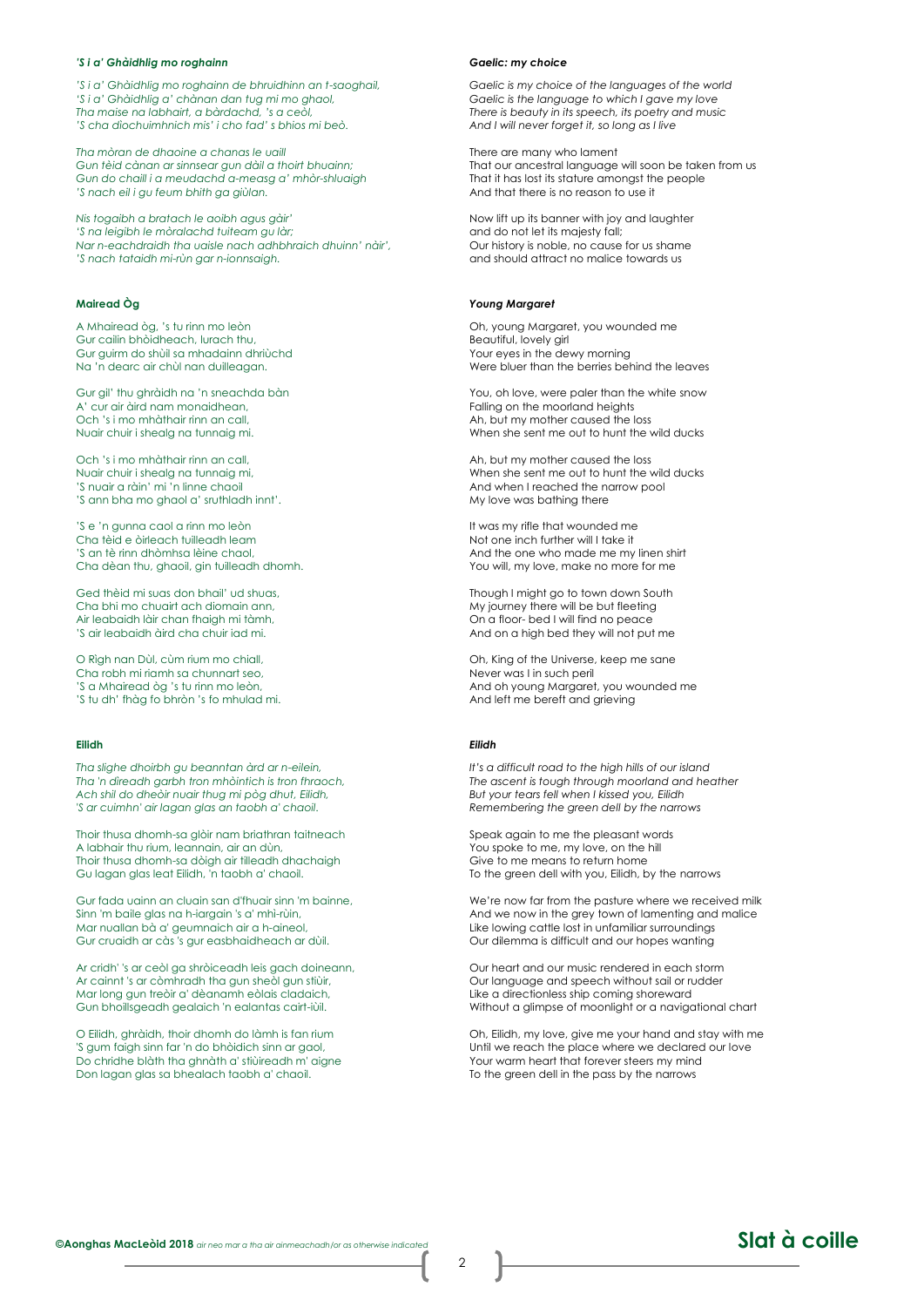## <span id="page-2-0"></span>**An Oiteag Uibhisteach**

Tha m' inntinn-s' air ghleus Bhon chunna mi am manadh – Bàird a' Chinn a Tuath gu lèir Gam bhrosnachadh gu rannan. Is aotrom mo cheum A' triall gu Loch na Lacha San àit' dhan tug mi spèis, Gur teann a tha na bannan.

Fhad 's a bhios mi buan An Uibhist bheag mo sheanar 'S e mo mhiann bhith dìreadh suas Gu Eubhal 's àille sealladh. On mhullach chì mi bhuam Tràighean rìomhach, geala Fraoch is locha fuaighlt' 'S na cluaintean pasgan thaighean.

Bheir mi luaidh thar chàich Do bhailtean brèagha mo dhaoine: Am Baile Sear is Bail' Mhic Phàil Loch Euphort is An Caolas. Innsidh mis' an-dràst', Rim bheò cha dèan mi caochladh, 'S cha teirig dhaibh mo ghràdh, Ged tha an teaghlach sgaoilte.

Na gaisgich choisinn cliù MacAsgaill Mòr gum b' fheuch e, Mac Fhearchair rinn na dàin bho thùs, Dòmhnall Ruadh 's MacAoidh cho fialaidh. Tha 'n dìleab fhuair sinn bhuap' Toirt togail bhlàth dhar n-inntinn. Ach moladh cha bhi buan, 'S ainm cha mhair gu sìorraidh

'S i 'chrìoch a tha 'n dàn Dhan t-saoghal seo bhith 'crìonadh, Na beanntan fhèin sna cuantan bàitht' 'S na daoine air am pianadh. Dh' fhuiling sinn mar thà Thuit rionnag às an iarmailt – Tè òg a dh' fhalbh tràth Air oiteag bheag bhon iar-dheas.

Bidh saorsa Dhè 's a ghlòir A' tiormachadh ar sùilean, 'S cha bhi bàs no bròn Air talamh 's nèamhan nuadha. Gabhaidh sinne còir Air saoghal ùr gun dùbhlan, Cha bhi osnaich ann nas mò 'S cha chluinnear gal no ùpraid.

*© Tormod MacGillEain* 

#### <span id="page-2-1"></span>**Nam faighinn gille ri cheannach**

O nam faighinn gille ri cheannach A bheireadh beannachd gu Màiri 'S mo shoraidh le caoimhneas A dh'fhios na maighdinn a chràidh mi Ged nach d' thug mi dhut faidhrean Ann am foill dhut cha d' fhàs mi 'S mar a math leam thu fallainn Nara mheal mi mo shlàinte

Nara mheal mi mo chòta Mar b' e mo dheòin a bhi làmh riut 'S a bhi brìodail rim leannan An seòmar daingeann na clàraidh An iuchair fhaotainn nam phòca 'S gun an tòir a bhi làmh ruinn 'S mi gun dèanadh do phògadh Gun fheòraich dem chàirdean

Gun fheòraich dem chàirdean 'S fhada dh'fhalbhainn nad choinneamh Far an dèanainn riut còmhdhail, 'S cha bhithinn beò gun a chumail Tha mo dhùil anns a' mhaighdinn Nach trèig do chaoimhneas mi uile 'S mar do chaochail thu d' àbhaist Gheibhinn d' fhàilt' agus d' fhuran

### *The Uist Zephyr*

My mind is a-buzz since I saw the vision: the North Uist bards all encouraging me to poetry Light of foot am I trailing to Loch na Lacha In the place to which I gave my respect tight are the ties that bind

For so long as I live in little Uist of my grandfather it's my desire to ascend Eaval of the most beautiful outlook From the summit I can see before me beautiful white beaches Heather and loch knitted together And among the pasture, bundles of houses

I give praise beyond all others to my peoples' beautiful towns Baleshare and Newton Locheport and An Caolas I declare now while I live I will not alter And my love for them will not pass Though the family are scattered

The heroes who earned their reputation Great MacAskill of worth MacCodrum who wrote the original poems long ago Red Donald and Mackay so generous The inheritance we received from them Lifts and warms our minds But praise will not endure And reputation will not last forever

The end that is destined For this world is to decay The very hills drowned in the seas And the people tormented We have suffered already A star fell from the firmament A young girl who left early On a zephyr from the south-west

God's redemption and his glory Will dry our eyes There will be no death or sorrow On the new earth and heaven We will take up our rights In a new world without obstacle Where there will be no sighing And there will be neither weeping nor tumult to be heard

*© Norman MacLean*

#### *If I could hire a messenger-lad*

*Oh, if I could hire a messenger-lad Who could carry a greeting to Mary And my kindly farewell To the maiden who hurt me Though I did not give you a love-token from the fair I did not betray you And if I did not wish you well May I not enjoy good health*

*May I not enjoy my coat If my desire is other than to be with you To be wooing my lover In the fortified wood-lined room The key resting in my pocket With no pursuers near us I would kiss you Without asking permission of my family*

*Without asking permission of my family I would travel far to meet you Where I would make a tryst with you, And rather die than fail to keep it I desire the maiden whose kindness will not forsake me And if you haven't changed your mind meantime I will receive your welcome and invitation* 

**Conghas MacLeòid 2018** *air neo mar a tha air ainmeachadh/or as otherwise indicated Coille*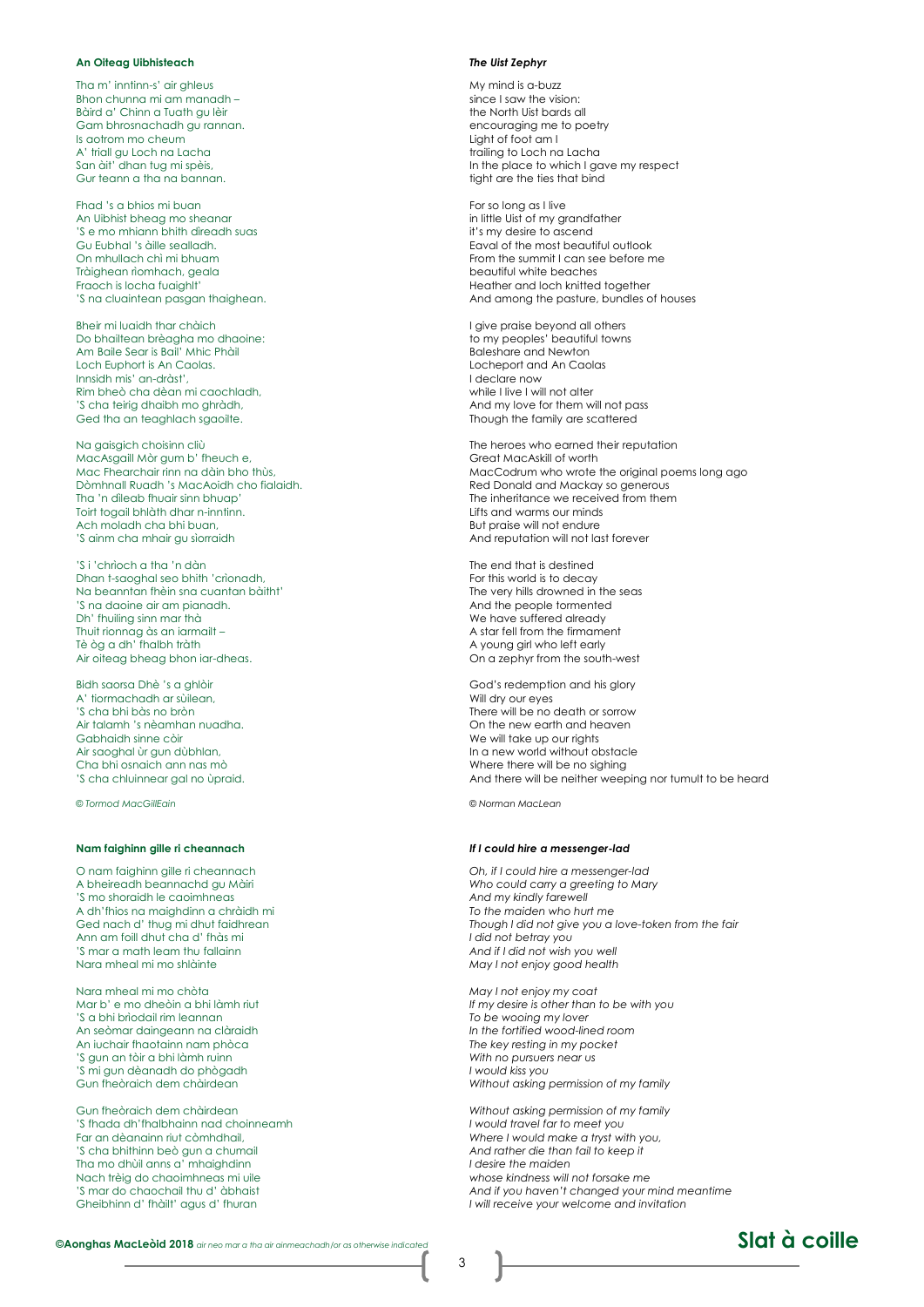Gur e d' fhuran a leòn mi 'S a dh'fhàg am bròn seo air m' aigne A thromaich m' inntinn fo èislean 'S cha dèan mi èiridh an graide Tha mo chridhe neo-shunndach 'S tha mi brùite fo m' asnan Leis a' mheud 's thug mi ghaol dhuit 'S nach fhaod sinn bhi tachairt.

Nach fhaod sinn bhi tachairt An àite falaich neo 'n uaigneas; Far an dèanainn riut beadradh Is tacan cleasachd air uairean; Ach 's e lagaich mo mhisneachd Nach fhaod mi tric bhi mun cuairt dhiot 'S b' fheàrr a phòg na bhi falamh Mur a faigh mi do bhuannachd.

Mur a faigh mi do bhuannachd b' fheàrr gum buailteach mi thairis Gun cuirtidh fo lic mi Ann an ciste chaoil dhaingein Ma nì thu mi thrèigsinn B' fheàrr gun eugainn 's nach mairinn Aig a' mheud 's thug mi spèis dhut Cha bhi m' èibhneas air thalamh

Chan eil m' èibhneas air thalamh Mar a faigh mi thu, Mhàiri Cha dual dhomh bhi fallainn Ma bhios mi fada mar tha mi; Cha ghuidhinn mo ghalair Dom charaid no m' nàmhaid Chaidh aiceid am chridhe 'S cha dèan lighiche stàth dhomh

Beul milis, dearg, dathte 'S deud snaighte mar dhìsnean Sùil ghorm as glan sealladh Fon chaol mhal' aig an rìbhinn Tha cùl buidhe mar òr ort As bòidhche nan dìthein Blas na meal air do phògan 'S gum b'e mo dheòin bhi riut sìnte.

Ged chùm mi falach an sgeula Tha mi 'n dèidh bho chionn greis ort Leis a' mheud 's thug mi ghaol dhut Tha m' aodann air preasadh Dh'fhàs glaiseadh nam ghruaidhean 'S bochd a bhuaidh air an t-seirc sin A chaochail mo shnuadh rium Mar dhuine truagh thig à teasaich

<span id="page-3-0"></span>Mar dhuine truagh thig à teasaich A bhiodh fad' ann am fiabhras; 'S ann a dh'fhàs mi mar uathaich - Cho cruaidh ris an iarann. Ach bhon thòisich ar sinnsridh Trì nì thig gun iarraidh: An gaol, agus eagal – 'S gun leisgeul an t-eudach.

*It was your invitation that wounded me And left this sadness upon my spirit That weighed down my mind with melancholy And I cannot quickly relieve it My heart is unhappy I am heart-broken beneath my ribs Given the degree with which I love you And yet we cannot meet.*

*That we cannot meet In a hiding place or in privacy Where I would caress you and sometime be frolicsome But what weakened my confidence Is that I cannot often be in your company I would rather have the kiss than be without if I cannot win you.*

*If I cannot win you I would rather pass over And be put under a tombstone In an immovable coffin; If you forsake me I would rather die and perish - Given the great desire I have for you I will know no earthly delight*

*I will know no earthly delight Unless I can have you, Mary I cannot expect to retain my health If I'm like this much longer; I wouldn't wish my disease On my friend or my enemy My heart is suffused with an intense stabbing pain And no healer can do anything for me*

*Sweet red-coloured mouth And chiselled regular teeth Eyes of clearest blue Under the maiden's thin eyebrows Your blonde tresses are like gold More beautiful than meadow flowers Your kisses taste of honey And it's my desire to lie by your side.*

*Though I kept it a secret I have long desired you The magnitude of my love for you Has aged my countenance My cheeks have greyed The effect was harmful to this withered man and damaged my features like a poor fellow rising from delirium*

*Like a poor fellow rising from delirium long under fever I became like a terrible spectre as hard as iron - But since our ancestry began three things have come uninvited: Love, and fear And, unbidden, jealousy.*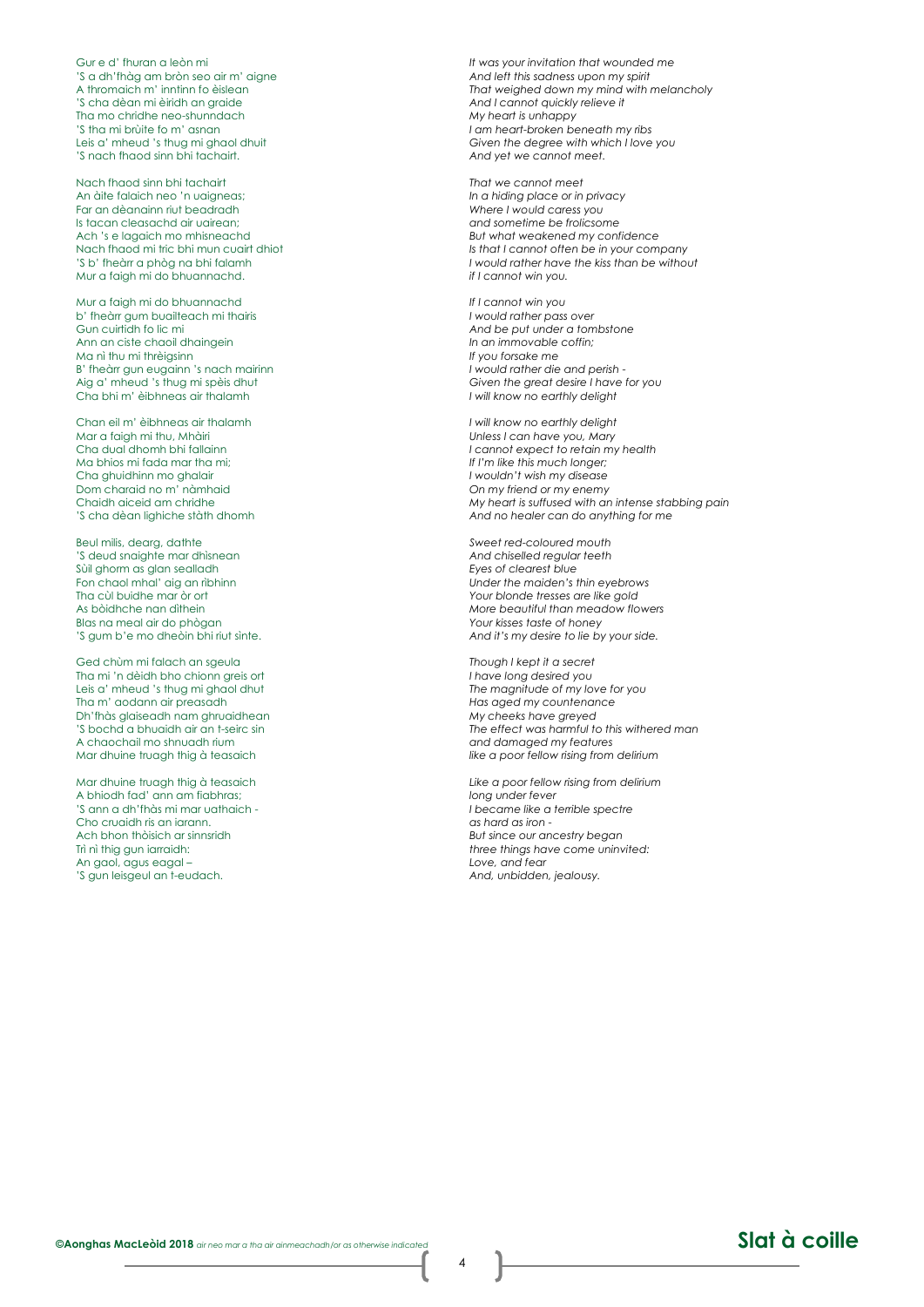#### **Tog dhiot an cadal is tionndaidh rium**

*Tog dhiot an cadal is tionndaidh rium Mi gun mhire 's gun mhànran 's mo làmh air a stiùir Tog dhiot an cadal is tionndaidh rium*

Ged is spaideil na Bucaich le 'm bàtaichean leathann Nuair shìneadh am beata cha sheasadh iad ruinn

Dol seachad Ceann Nòthais nuair dh'èireadh na Bòrs Bha eagal gu leòr oirnn gun òladh i dhiubh

Dol seachad aig Freasaig, gun d' theann i air sèideadh Le cathadh nan speur cha bu lèir dhomh a cùl

Dol seachad Ceann Donnchaidh, gun d' thàinig i garbh oirnn Gu feumadh an t-ailm am fear bu chailm' air a stiùir

Nis ìnnsidh mi 'n fhìrinn, is creidibh gu lèir i Mo sheacaid 's mo lèine mar gun èirinn à bùrn

Cha bhithinn cho cràidhteach 's a tha mi an-dràsta Nam bithinn air mo chàradh ann an clachan Loch Bhraoin

## <span id="page-4-0"></span>**Mo bhean chomain**

Gura tu mo bhean chomain bhon là choinnich thu mi Bha 'n sùgradh sin againn a bhi amaideach faoin Cha b' fhada leam seachdain a bhi 'n taice rim ghaol 'S mi nach iarradh leat leabaidh a bhi againn ach fraoch.

Fìor thoiseach an t-samhraidh ghabh mi geall dhut is miann 'S b' fheàrr dhòmhsa bhon àm sin nach do sheall mi riut riamh Leis a' mheud 's thug mi ghaol dhut 'sann a chaochaill mo niamh 'S b' fheàrr a-nochd bhi riut sìnte na mìle bò chiar.

Riut a roinninn mo leabaidh, riut a roinninn mo bhiadh Riut a roinninn mo chosnadh, gach nì a choisinn mi riamh Riut a roinninn mo chridhe tha 'n taobh a-staigh dhe mo chliabh Is o, a' ghaoil, nam bu bheag leat, 's ann riut a roinninn mo chiall.

Thoir mo shoraidh dha d' mhàthair, 's i rinn d' àrach 's tu òg Ged a bhiodh i gam chàineadh, mi bhi ghnàth ris an òl Chuirinn fàinne le daoimean glè ghrinn mu do mheòir 'S chumain socair a-chaoidh thu, 's cha bhiodh tu oidhche air droch dhòigh.

Tha mi nis a' co-dhùnadh, ann an dùil thu bhi slàn 'S ann an dòchas gun d'fhuair thu fear bhiodh suas riut nam àit' 'S bhon a thuirt thu nach b' fhiach mi, 's gum b' fheàrr leat fear ùr Soraidh slàn leis a' chòmhdhail – tha mise coma co-dhiù!

#### <span id="page-4-1"></span>**Mo nighean donn a' chùil rèidh**

*E ho ro mo nighean donn E ho ri mo nighean donn E ho ro mo nighean donn a' chùil rèidh; Rìbhinn òg a bha leam, dhèanadh còmhradh rium ciùin, Tha mo chrìdh-sa 'n diugh trom as do dhèidh.*

'S e do chòmhradh rium cainnt 'as ceòlmhoire leam Na guth smeòraich an dlùth-choill nan craobh; Ma' ni torman nan allt tighinn gu àirigh sa ghleann 'S mi sa mhoch-mhadainn shamhraidh ri taobh.

Tha do nàdur, a luaidh, coibhneil, càirdeil, gun ghruaim, 'S gur e d'àilleachd thug buaidh air gach tè. Dh'èireadh m'aigne le sunnd nuair a choinnicheadh tu rium 'S chuirinn fàilt' air nighean donn a' chùil rèidh.

'S e do bhòidhchead san àm chuir am bruaillean nam cheann Chan eil leigheas ach gann dhomh fon ghrèin; Chan eil ligh'che dom chràdh anns an t-saoghal seo mhàin, A nighean donn nan sùil blàth ach thu fhèin.

'S ma thig fàinneachan òir air na meòirean as bòidhch' A bhios tric ann an seòmar air ghleus; Tha do ghruaidh mar an ròs, chan eil uaill ann ad chòir Thug thu buaidh anns gach dòigh agus beus.

#### *Throw off your fatigue and return with me*

*Throw off your fatigue and return with me I'm without mirth or melody, my hand on the tiller Throw off your fatigue and return with me*

Though the Buckie men are smartly dressed, with their broad boats When the beat extends they can't stand our pace

Passing Noss Head when the Boars rise We feared she would drink from them

Passing Freswick when the wind began to blow With the snow-battle in the heavens I couldn't see her stern

Passing Duncansby Head the rough weather descended The helm required the strongest man at the rudder

I tell you truthfully, and believe me all of you My jacket and shirt were as if I had stepped out of the depths

I wouldn't be so miserable as I am now If I were at port in Loch Broom's village (Ullapool)

#### *My pledgéd lover*

You were my pledgéd lover from the day we met We flirted foolishly and headily A week would be too short a time to be with my love And I'd wish no bed for us but heather

At summer's start I promised myself to you and desired you I wish since then I had never set eyes upon you The magnitude of my love for you made me lose my vitality And I'd rather lie with you tonight than have the wealth of a thousand black cattle

With you I'd share my bed, with you I'd share my food With you I'd share my income, each iota I ever earned With you I'd share my heart that resides within my frame And, oh – my love, if you so desired, with you I'd share my very sanity.

Give my greetings to your mother, who raised you when you were young

Though she would criticise me and my continual drinking I would put a ring with a beautiful diamond on your finger And care for you always, and not one night would you be dissatisfied

I'll conclude now, in the expectation you'll be well And in the hope that you've found someone to court you in my place And since you said that I'm no good, and you prefer a new man Farewell to our congress – I don't really care anyway!

#### *My brown-haired, straight-haired lass*

*E ho ro my brown-haired lass E ho ri my brown-haired lass E ho ro my brown-haired, straight-haired lass; Young maid who was in my company, who would converse with me gently, My heart is now heavy without you.*

Your conversation was to me more musical Than the voice of the thrush in the densely-wooded forest; And the musical murmur of the stream comes to the sheiling in the glen As in the early summer morning I sat by it.

Your nature, oh love, is caring, affectionate, happy, And your beauty surpasses all others My spirit was lifted each time we met As I'd greet the brown-haired, straight-haired lass.

Your beauty vexed and confused me There is no healing for me beneath the sun There is no physician for my pain on this earth but you alone, Tender-eyed, brown-haired girl

And if golden rings should be placed on these most beautiful fingers That often play tunefully in the chamber; Your cheek is like the rose, you are absent of vanity You affect me in every way and manner.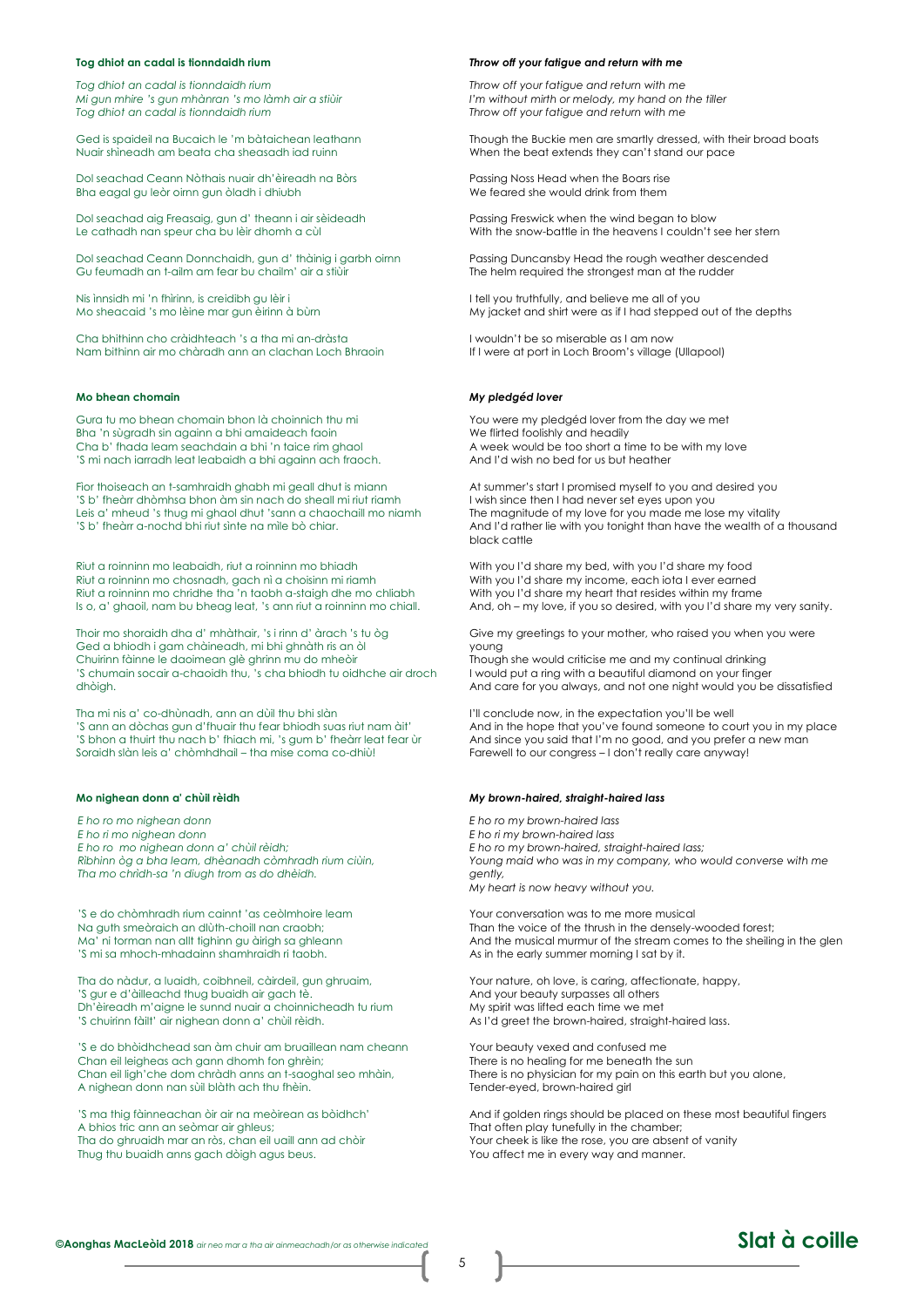Na'n robh beairteas dhomh buan, rachainn sgrìob thar a' chuain Don Roinn Eòrp leat, a luaidh, an deagh bheus, Ann an dùthaich nan sonn bhitheadh daoin' uaisle le fonn A' cur fàilt air nighean donn a' chùil rèidh.

Tha do chàirdeas glè dhlùth do na h-àilleagain ùr A tha tàmh anns na dùthchannan thall; 'S tric a ghlèidh iad an cliù ann am fàbhar a' Phrionns' Cha bhiodh onoir an dùthcha air chall.

Nuair a chìt' iad air sliabh bu bhòidheach an triall 'S gum b'e 'n suaicheantas riamh anns gach àm Leòghan, targaid is craobh, 's an làmh dhearg ri an taobh, Bradan tàrr-gheal is fraoch glas nam beann.

#### <span id="page-5-0"></span>**Air Eirinn chan innsinn cò i**

An raoir is mi tilleadh leam fhìn On taobh thall de chrìochan na sgìr' Gun tàinig a' mhaighdeann am chòir A dh'fhàg claoidhte, breòite, lag mi. Gun ghèill mi dh'a cruth a bu bhòidhch' Is do bhriathran a beòil tana, binn Agus leum mi gu dian dhol 'na còir Is air Eirinn chan innsinn cò i.

Na'n gèilleadh an speur-bhean dham ghlòir Agus briathran mo bheòil a bhith fìor, Gu deimhinn 's mi chuireadh air dòigh A h-uile nì a chòrdadh rium fhìn; Gu leughainn dhi eachdraidh 'n t-saoghail mhòir Is bu mhiann leam a pògadh om chrìdh' Agus bheirinn làn duais dhi gun ghò Is air Eirinn chan innsinn cò i.

Tha 'n tè eireachdail, uasal, dheas, òg An taobh thall de chrìochan na sgìr', Tha fialaidheachd daonnan 'na còir Agus coibhneas is bòidhchead gun dìth: Tha 'm falt aic' a' lasadh mar òr, Gu cuachanach, òr-bhuidhe, grinn; Tha rubhadh na gruaidh mar an ròs Is air Eirinn chan innsinn cò i.

*Air eadar-theangachadh [à Gaeilge](http://faclair.com/ViewEntry.aspx?ID=29492AEDB1B92BF01834FC4E16F68075) na h-Eireann le Murchadh Macleòid HMI le taic bho Seòsamh Seoighe*

#### <span id="page-5-1"></span>**Ho ro Dòmhnall Criomanach**

*Hò rò Dòmhnall Criomanach, rinn Alasdair a' bhriogais dha Agus seacaid sgiobalta nach ruigeadh ach na màsan Hò rò Dòmhnall Criomanach, rinn Alasdair a' bhriogais dha*

"Tha i cumhang man a ghlùin" arsa Dòmhnall Criomanach "Sin agad am fasan ùr" ars' Alasdair Tàillear *Hò rò Dòmhnall Criomanach, rinn Alasdair a' bhriogais dha*

"Tha i cumhang 's tha i teann" arsa Dòmhnall Criomanach "Sin agad an t-aodach gann" ars' Alasdair Tàillear *Hò rò Dòmhnall Criomanach, rinn Alasdair a' bhriogais dha*

"Gu dè am poc' a th'air a cùl?" arsa Dòmhnall Criomanach "Poc' a' ghlèidheadh an tùd" ars' Alasdair Tàillear *Hò rò Dòmhnall Criomanach, rinn Alasdair a' bhriogais dha*

"Gu dè a th' agad anns a' phoit?" arsa Dòmhnall Criomanach "Pìos de mharagan a' mhuilt" ars' Alasdair Tàillear *Hò rò Dòmhnall Criomanach, rinn Alasdair a' bhriogais dha*

"Bidh iad math nuair bhios iad bruich" arsa Dòmhnall Criomanach "Cha tèid greim dhiubh air do liop'!" ars' Alasdair Tàillear *Hò rò Dòmhnall Criomanach, rinn Alasdair a' bhriogais dha*

*Hò rò Dòmhnall Criomanach, rinn Alasdair a' bhriogais dha Agus seacaid sgiobalta nach ruigeadh ach na màsan Hò rò Dòmhnall Criomanach, rinn Alasdair a' bhriogais dha*

#### <span id="page-5-2"></span>**Mhàiri Laghach**

*Ho mo Mhàiri laghach, 's tu mo Mhàiri bhinn, Ho mo Mhàiri laghach, 's tu mo Mhàiri ghrinn; Ho mo Mhàiri laghach, 's tu mo Mhàiri bhinn, A Mhàiri bhòidheach lurach, rugadh anns na glinn*. If I had wealth at my disposal, I would take you on a sea-voyage To Europe, oh love, in virtue, In the land of heroes the high-born would with gusto Welcome the brown-haired, straight-haired lass.

You're close to the handsome young men Who live overseas; Many times they gained the Prince's favour The honour of the country would not be lost.

When they were to be seen traversing the hillside, in fine order The emblem was ever thus: Lion, targe and tree, and the red hand by their side, White-bellied salmon and verdant hill-heather.

#### *Not for all Ireland will I reveal her name*

Last night, returning home alone From the far side of the district I fell in company with a young maiden Who left me exhausted, feeble and weak I yielded to a beautiful frame And to the words of her beautiful thin mouth: I leaped to accompany her And not for all Ireland will I reveal her name

If the beautiful woman would yield to my speech and my truthful wordplay Without doubt I would put all in order to bring me pleasure I would tell her the world's history My heart's desire would be to kiss her I would freely give her everything And not for all Ireland will I reveal her name

The beautiful, honourable, accomplished young woman On the far side of the district She is filled with generous liberty and limitless kindness and beauty Her hair it shines just like gold Curlèd, golden and elegant Her cheeks are as red as the rose And not for all Ireland will I reveal her name

*Translated from Irish Gaelic by Murdo Macleod HMI with the help of Joe Joyce*

#### *Ho ro Piecemeal Donald*

*Hò rò Piecemeal Donald, Alasdair made him trousers And a short jacket that reached only as far as his behind Hò rò Piecemeal Donald, Alasdair made him trousers*

"They're right around the knee," said Piecemeal Donald "That's the fashion" said Alasdair the Tailor *Hò rò Piecemeal Donald, Alasdair made him trousers*

"They're narrow and they're tight" said Piecemeal Donald "That's the shortage of material" said Alasdair the Tailor *Hò rò Piecemeal Donald, Alasdair made him trousers*

"What's the baggy bit at the back?" said Piecemeal Donald "A bag to store your gasses" said Alasdair the Tailor *Hò rò Piecemeal Donald, Alasdair made him trousers*

"What do you have in the pot?" said Piecemeal Donald "Some of the wedder's offal" ars' Alasdair Tàillear *Hò rò Piecemeal Donald, Alasdair made him trousers*

"They'll be good when they're cooked" said Piecemeal Donald "Not a morsel will touch your lips!" said Alasdair the Tailor *Hò rò Piecemeal Donald, Alasdair made him trousers*

*Hò rò Piecemeal Donald, Alasdair made him trousers And a short jacket that reached only as far as his behind Hò rò Piecemeal Donald, Alasdair made him trousers*

#### *Lovely Mary*

*Ho my lovely Mary, you are my sweet Mary, Ho my lovely Mary, you are my graceful Mary; Ho my lovely Mary, you are my sweet Mary, Oh bonny, pretty Mary,who was born in the glens*.

## **©Aonghas MacLeòid 2018** *air neo mar a tha air ainmeachadh/or as otherwise indicated* **Slat à coille**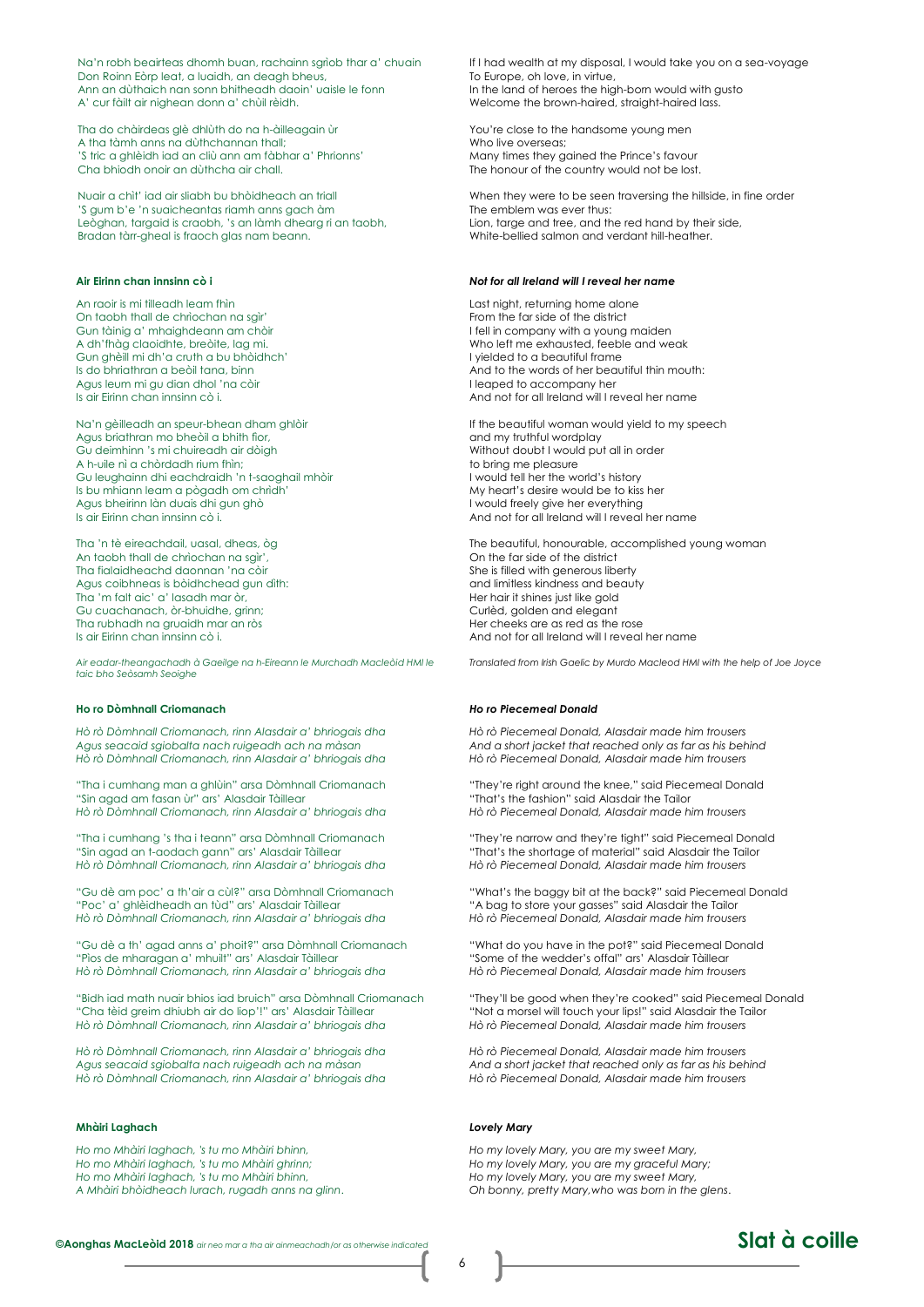B' òg bha mis' is Màiri 'm fàsaichean Ghlinn-Smeòil, 'Nuair chuir macan-Bhènuis saighead gheur nam fheòil; Tharraing sinn ri chèile ann an eud cho beò, 'S nach robh air an t-saoghal a thug gaol cho mòr.

Tha do chailc-dheud snaight' mar shneachda geal nan àrd, D' anail mar an caineal, beul om banail fàilt; Gruaidh air dhreach an t-siris, mìn raisg chinnealt, thlàth; Mala chaol gun ghruaman, gnùis gheal, 's cuach-fhalt bàn.

'S ged bu leamsa Alba, a h-airgead is a maoin, Ciamar bhithinn sona gun do chomann gaoil? B' annsa bhi gad phògadh, le deagh chòir dhomh fhìn, Na ged gheibhinn stòras na Roinn-Eòrp' gu lèir.

Cha robh inneal ciùil, a thùradh riamh fоn ghréin, A dh'aithriseadh air chòir gach ceòl bhiodh againn fèin; Uiseag air gach lònan, smeòrach air gach gèig ; Cuthag is gùg-gùg aic', madainn chùbhraidh Chèit.

#### <span id="page-6-0"></span>**Chan òl mi deur tuilleadh**

Chan òl mi deur tuilleadh, deur tuilleadh, deur tuilleadh, Chan òl mi deur tuilleadh, deur tuilleadh rim bheò; Chan òl mi deur tuilleadh gu sìorraidh dhen ruma, 'S mi cinnteach gun cuireadh e dunaidh nam fheòil.

Gur mis' tha fo ghruaimean a' dùsgadh gun chluasaig, Mo cheann ann an tuaineal, cha dual dhomh bhith beò: Tha èibheachd nam chluasan, cha lèir dhomh ach tuaileas, 'S gur e dh' fhàg mi cho truagh dheth a' stuth cruaidh rinn mi òl.

'S ann air pòsadh mo nàbaidh a dh' òl mi na chràidh mi – Chaidh stòpan a thràghadh a bhàrr air a' chòir; 'S chan iarrainn dham nàmhaid, a Dhia, bhith mar tha mi, 'S e chrìoch a tha 'n dàn dhomh - tha 'm bàs air mo thòir.

Bha beòir agus fìon ann, bha còrr air do dhìol ann, Gach seòrsa bha riamh ann a mhiannaichean òl; Bha beairteas dhen bhiadh ann 's e pailt air a riaghladh, Bha 'n ceartas ga rian ann le fialachd nan dòrn.

Chan iongnadh, a chàirdean, mo cheann bhith gu sgàineadh 'S e 'n dram bhith cho làidir a dh' fhàg mi bho dhòigh: Na botail gan tràghadh cho pailt feadh na h-àthadh – Bha fortan nam fhàbhar nuair dh' fhàg e mi beò.

Sa mhadainn nuair dhùisg mi chan fhosgladh mo shùilean – Bha goirteas nan cùlaibh gam chiùrradh 's gam leòn; Bha m' uchd 's e air rùsgadh, bha luchd air mo ghiùlan, Gach alt dhiom gun lùths ann bho mo chrùn gu mo bhròig.

Nuair dh' èirich mo mhàthair gun dh' èibh i gu làidir, "Gu dè bheir sibh dhàsan mum bàsaich e oirnn? Nach brèagha chuis-nàire bhith fiathachadh chàirdean 'S an dias sin air clàran air sàillibh an òil."

Thuirt Anna gu dàna, "Bheil nì ann as fheàrr leat? Tha ìm ann is càise, buntàt' agus feòil, Nach feuch thu air pàirt dhe chuir sìos mar a b' àbhaist 'Se 'n t-iasg car is fheàrr leis gach tràill bhios ag òl."

Nuair a theirig iad am biadh dhomh cha deargainn air fheuchainn Bha searbh-bhlas is tiacadh an iochdar mo bheòil, 'S gun tràighinn na miasan mu sàsaichinn m' iota 'S mum bàthainn a ghrìosach a bha shìos nach bu chòir.

Ach bhon fhuair mi mo shlàinte 's gun d' fhuaraich mi 'n dràsta Cha suath mo cho dàna gu bràth ris an òl, Gun cùm mi na fàithntean mar a dh' òrdaich an t-Àrd-Rìgh 'S chan òl mi 'n deoch-làidir gu bràth ri mo bheò.

Chan òl mi deur tuilleadh, deur tuilleadh, deur tuilleadh, Chan òl mi deur tuilleadh, deur tuilleadh rim bheò; Chan òl mi deur tuilleadh gu sìorraidh dhen ruma, 'S mi cinnteach gun cuireadh e dunaidh nam fheòil.

<span id="page-6-1"></span>*©Oighreachd Dhòmhnaill Iain MacDhomhnaill & le taing do Bhill Innes airson cead an t-eadar-theangachadh seo a chleachdadh ©Bill Innes*

Mary and I spent our youth in the pastures of Glen Smeoil, When Venus' son send a sharp arrow into my flesh; We were drawn together with such a lively zeal, That there were none on earth who gave such a great love.

Your chiseled teeth are like the high white snows, Your breath sweet like cinnamon, from a welcoming feminine mouth Your cheeks like cherries, your eyelashes fine and delicate; This eyebrows absent of frown, fine countenance, and blonde plaits.

Although I had all of Scotland, her money and her wealth, How could I be content without your love? I'd prefer to kiss you, , with every right to myself, Than receive all the riches of Europe.

No musical instrument ever invented, Could properly play all the music we had to ourselves; A lark over every marsh, a thrush on each branch; The cuckoo with her coo-coo, on a fragrant May morning.

#### *Not one more drop!*

I'll not drink one more drop, one more drop, one more drop, I'll not drink one more drop, one more drop while I live; I'll not drink one more drop ever again of the rum When I'm certain it will do my body great harm.

I'm in a bad way, waking pillowless, My head in a spin, I'm not likely to live: There's a roaring in my ears, I can see only dimly – What left me so miserable was the hard stuff that I drank.

It was at my neighbour's wedding I drank till I suffered – Glasses were drained more than was right; I would not wish my enemy, Lord, to be as I was: It will be the end for me – death's on my tail.

There was beer and wine there, more than enough for you Of every kind that I would wish to drink; There was plenty of food, amply apportioned, Fairly distributed by generous hands.

No wonder, my friends, my head should be splitting – It was the strength of the drams that left me so ill: So many bottles being drained in the barn – Fortune was kind that it left me alive.

Waking in the morning, I couldn't open my eyes – The ache behind them gave me torture and pain; My breast was raw, my bearing was heavy, Every joint without strength from head to toe.

When my mother rose, she cried out loudly, "What can you give him lest he die on us – What a pretty scandal to be inviting friends With that fine fellow on a bier through drink!"

Anna asked boldly, "Is there anything you'd like? We have butter and cheese, potatoes and meat – Won't you try some of it as usual? Fish is usually preferred by slobs who've been drunk."

When they offered me food, I couldn't even attempt it -There was sourness and drought in the floor of my mouth. I could have drained basins before quenching my thirst And drowning the abnormal fires down below.

But as I've recovered and now cooled down, I will never touch drink so boldly again; I will keep the commandments ordained by the High-King And never drink hard liquor so long as I live!

I'll not drink one more drop, one more drop, one more drop, I'll not drink one more drop, one more drop while I live; I'll not drink one more drop ever again of the rum When I'm certain it will do my body great harm.

*©Estate of Donald John MacDonald & with thanks to Bill Innes for permission to use this translation ©Bill Innes*

## **©Aonghas MacLeòid 2018** *air neo mar a tha air ainmeachadh/or as otherwise indicated* **Slat à coille**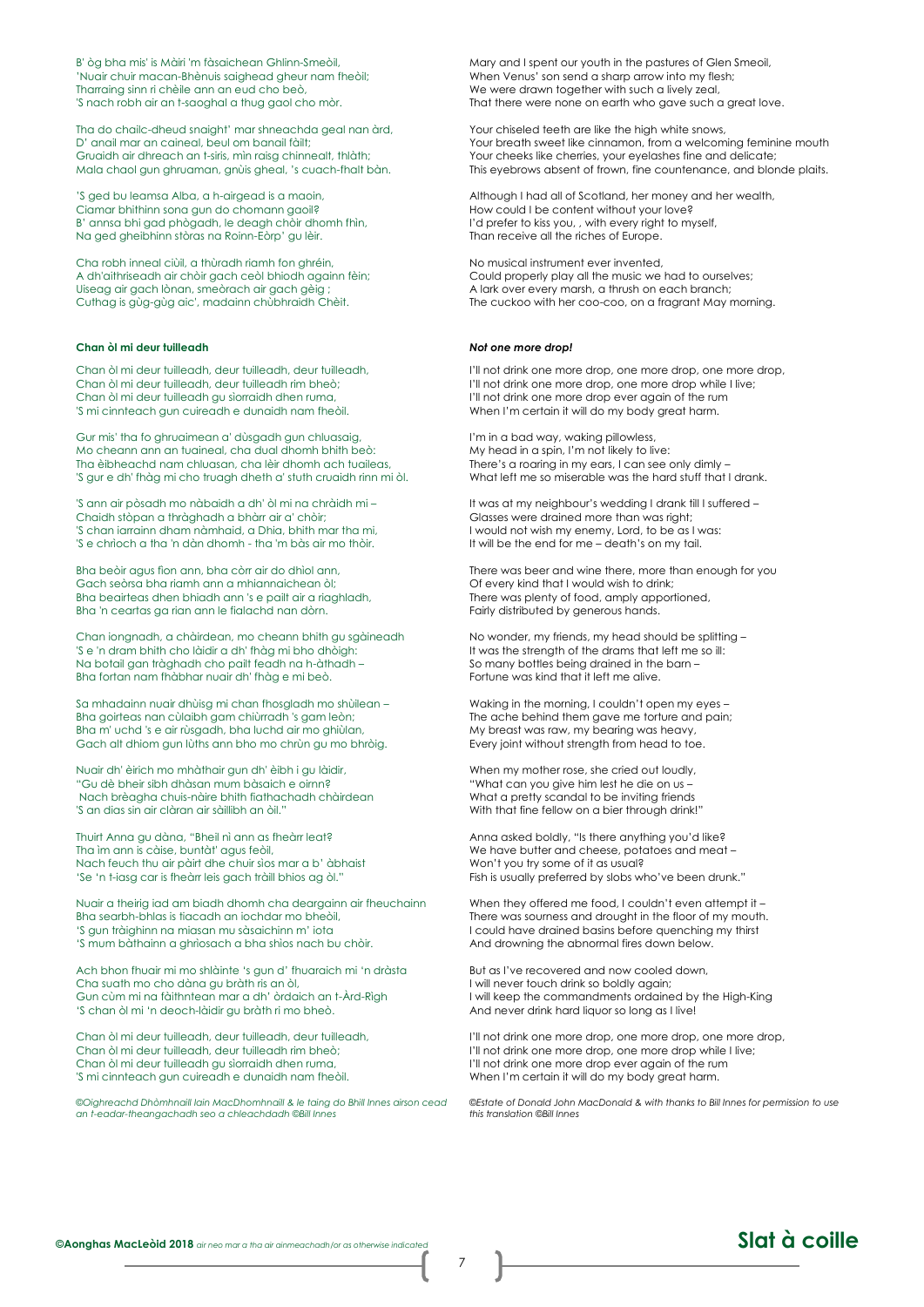## **Gàradh nan Ròs**

'S ann air feasgar Diciadain Nuair bha ghrian anns na neòil 'S i a' deàlradh gu sgiamhach Cheart cho brèagha ri òr Thachair mis' agus Màiri Ann an gàradh nan ròs 'S gu robh fàileadh nan ùbhlan Gu cùbhraidh fo 'r sròin.

Rinn mi fhaighneachd don òg-bhean Gu stòld' agus ciùin 'N tèid thu leam-sa mo mhàldag Fo sgàil nam beann mòr Far nach eil nì gus ar còmhdach Fo lunnan an driùchd Ach duilleagan bòidheach Dhen an òg chanach ur.

Thèid mi leat tro gach cunnart Air muir no air tìr 'S mi gun dèanadh fuachd fhulang Airson do chumail gun dìth 'S nuair a thèid thu dhan bhlàr Bidh mo làmh leat air thùs Chum do dhìon bho do nàimhdean Nuair a theàrnte lann dlùth.

'S nuair chual' a h-athair 's a màthair Gu robh Màiri an gaol, Rinn iad fhaighneachd gun dàil dhi Cò a h-àilleagan gaoil Thuirt i gur e 'n gunnair À mullach an t-slèibh Mach à Gàidhealtachd Alba Làmh a mharbhadh an fhèidh.

'S nuair a chual' iad na facail 'S ann a ghlas iad i suas Ann an seòmar a cadail Fad seachdain gun truas 'S gu robh mo chrìdh' gus bhi briste 'S nach fhaodainn bruidhinn rim luaidh 'S mi ga coimhead tron uinneig 'S gu robh snìgh' air a gruaidh

O Mhàiri, e Mhàiri 'S tu dh' fhàg mi gu tinn 'S tu dh' fhàg mi fo mhulad Trom duilich gad chaoidh A bhi smaointinn cho fad ort A latha 's a dh'oidhch' 'S gus an tèid mi dhan anart Cha stad mi gad chaoidh.

Thàinig litir gam ionnsaidh Air a dùnadh gu dlùth Mi shiubhal gu siùbhlach Gu cùl bhail' an dùin Far an robh carbaid glè mhùirneach Gus mo ghiùlain gun dàil Gu pàileis daoin'-uasail Far an robh gruagach mo ghràidh.

'S nuair a ràinig mi 'n t-aitreabh Bha mar shneachda nam beann Sheas mi treiseag le facal Air a' bhrat anns an tranns' Thàinig seann fhear nan glas-chiabh 'S na deòir gu frasach le ghruaidh 'S thuirt e "'N tu seo, a MhicLeòid A chuir an òg-bhean dhan uaigh?"

Thug iad suas mi dhan àite San robh m' àilleagan buan Rinn a sùilean ciùin deàrrsadh; Dreach a bhàis air a gruaidh A bha dearg mar na ròsan Bu bhòidheach a snuadh 'S nuair a rug mi air làimh orr' Dh'fhàg a cainnt i gu luath.

#### *The Rose Garden*

It was on a Wednesday evening when the sun was in the clouds shining with elegance as beautifully as gold itself that Mary and I met in the garden of roses And the scent of the apples was so fragrant in our nostrils.

I asked the young maiden composedly and gently Will you go with me, my gentle girl under the shade of the great hill Where there will be nothing to cover us from the dampness of the dew but the beautiful leaves of the new bog-cotton.

I will accompany you through each danger on sea or on land I would withstand every obstacle to protect you from loss And when you go to battle my hand will always be with you to protect you from enemies when the blade descends closely

When her father and mother heard that Mary was in love They asked her without delay who was her beloved sweetheart She replied he was a soldier from the hilltops A man from the Highlands of Scotland by whose hand the deer were felled.

When they heard these words they locked her up in her bed-chamber for a whole pitiless week My heart was almost broken as I couldn't speak to my beloved and could only watch her through her window with her cheeks stained with weeping

Oh Mary, oh Mary You left me ill You left me weighed down with a sadness lamenting you Thinking so long upon you by day and by night and until I'm wrapped in my death-shroud I will not stop grieving for you.

A letter came to me sealed closed Calling me to travel quickly to the hollow behind the fortress-hill Where a precious carriage waited to convey me without delay to the noble-man's palace where lay my beloved maiden.

When I reached the dwelling that was like the snow on the bens I stood for a moment with a word on the carpet in the hallway An old grey-haired man came with tears soaking his cheeks And he said "Is it you then, MacLeod, who sent the young woman to her grave?"

They took me up to the place where my eternal love lay Her gentle eyes shone the look of death upon her cheeks that were red like the roses So pretty was her complexion And as I took her hand her speech deserted her.